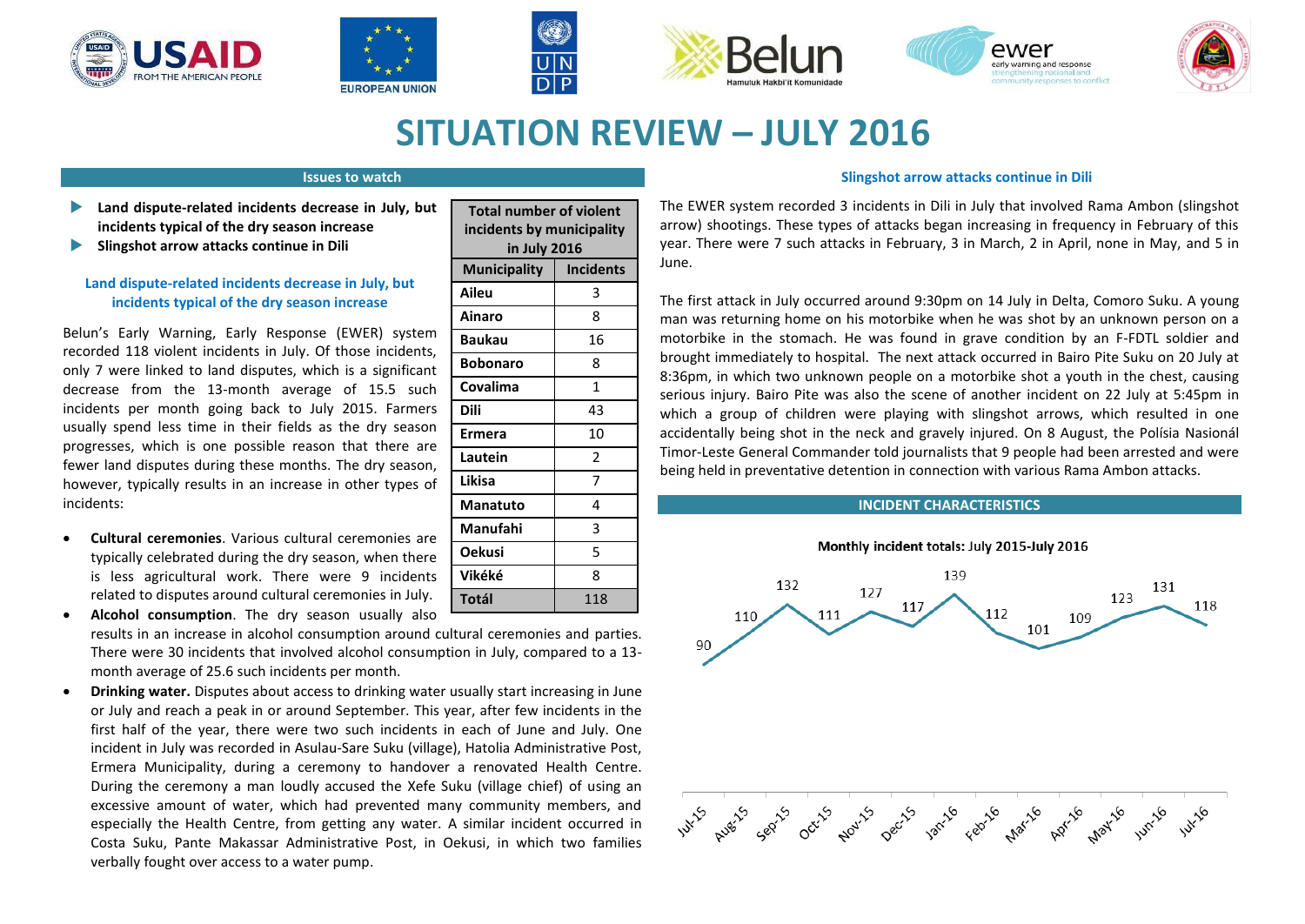

The Early Warning, Early Response (EWER) System is implemented by NGO Belun with generous support from the American People through the United States Agency for International Development (USAID) Civil Society Monitoring of Security Sector Development (CSM-SSD) Program, the European Union, UNDP and the Government of Timor-Leste. The contents and opinions expressed herein are the responsibility of NGO Belun and do not necessarily reflect the v or opinions of USAID, the United States Government, the European Union, UNDP or the Government of Timor-Leste, For more information on the EWER program or to view additional publications please visit; http://www.belun.tl